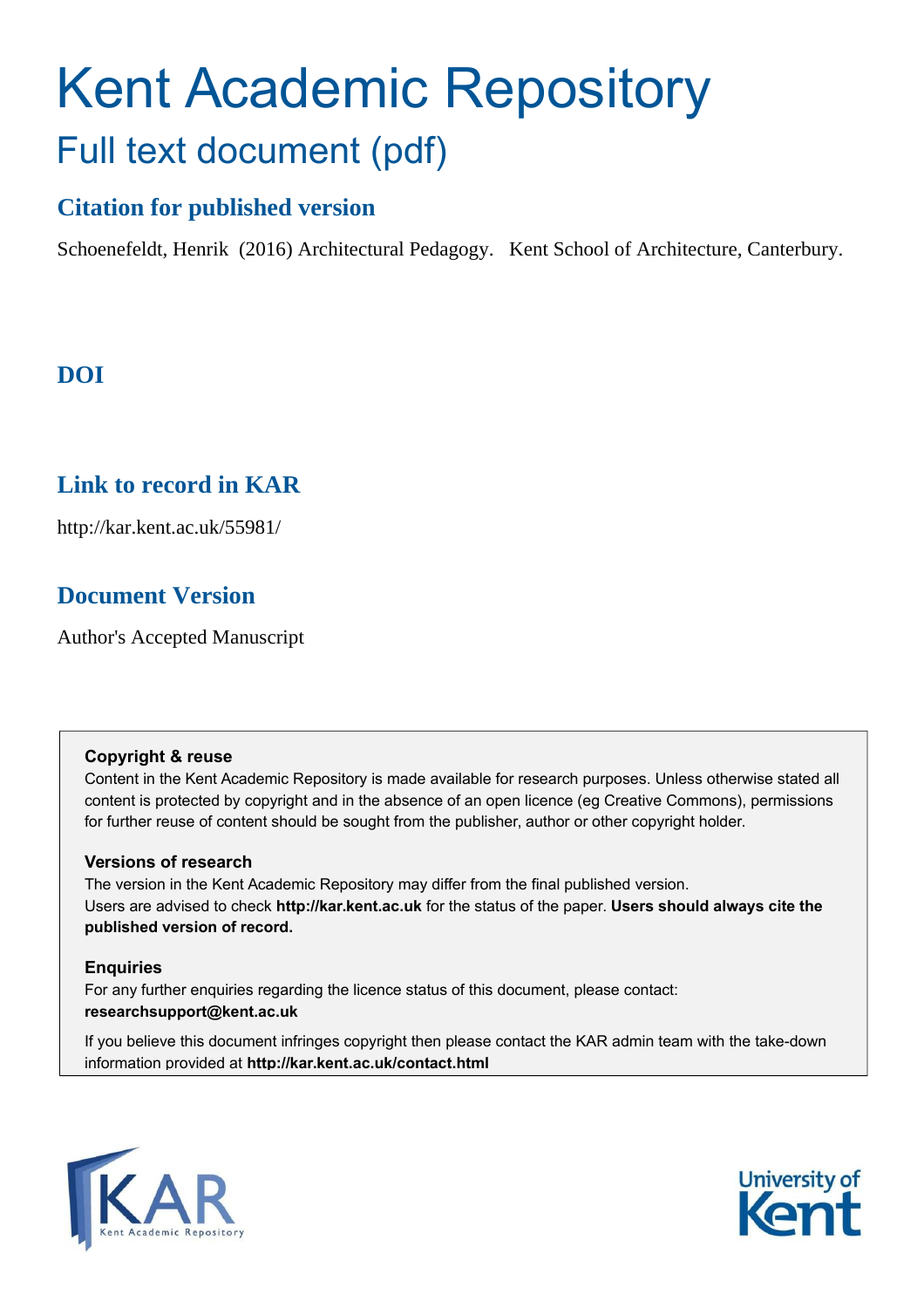# PEDAGOGY

AR600-Architectural Pedagogy is a new module that I have developed to formally embed architectural education as a pathway within the MArch programme. It is one of three parallel 'Options' Modules undertaken by Stage 5 students (the others are Dissertation and Artefact). The development of this module was underpinned by a research project for



which I had received funding from the Higher Education Academy but it also built on the earlier, and now parallel, Tutorial Assistants (TAs) scheme initiated by Michael Richards and coordinated by Chris Gardener. The module has been running for the second time this year, following a successful first year in 2014-15. We are currently the only school of architecture in the UK that offers a taught module in architectural education, combining a formal program of lectures, tutorials and seminars with research projects and teaching placements. (Fig. 1) The taught component covers social science research methods, educational theory and philosophy. The students undertake individual research projects, engaging with a diverse range of topics. This year two student projects looked at the respective roles of universities and practices in the delivery of architectural education, and another project, involving questionnaires and interviews, examined how far employers and students themselves consider the architectural degree effective in getting architects ready for industry. Other projects addressed questions related to teaching practice, such as the use of technical drawing and model making as an educational tools, the student experience of design crits or the interaction between Architectural Pedagogy students/TAs and studio tutors.

The students teach in Stage 1 of the BA(Hons) Architecture Programme for one day a week during Autumn and Spring Term. During these teaching placements the first year tutors provide mentoring to the Architectural Pedagogy students and TAs. Following Donald Schön's model of 'reflective practice', students are also required to record and review their teaching experience and observations in journals and write a critical reflection on their practice at the end of Spring Term. (Fig. 2) In these reflections MArch students engaged critically with different aspects of the current first year curriculum, and a series of formal reviews provided a forum in which the pedagogy students and the more experienced professional university tutors could jointly explore some of the challenges associated with teaching architecture at undergraduate level. The first year tutors Rebecca Hobbs, Chris Gardner and Patrick Crouch provided opportunities to critically re-examine and improve the curriculum and teaching methods.

 Over the past two years the cohort actively contributed to the development of new educational practices. This included the production of an architectural dictionary, which was handed out all new first years students arriving in September 2015, recommendations for restructuring the undergraduate technology curriculum, and the development of a new learning material for the teaching of digital design tools. As such the module enabled the Architectural Pedagogy students to be fully embedded within the educational culture of the school, a benefit that was also highlighted by the external examiners in 2015, who had interviewed the students. One examiner wrote that the module:

> 'teaches skills, in particular 'articulation', relevant to practice as well as teaching which would otherwise only be acquired over time and through experience'

*Dr Henrik Schoenefeldt Module Convenor*